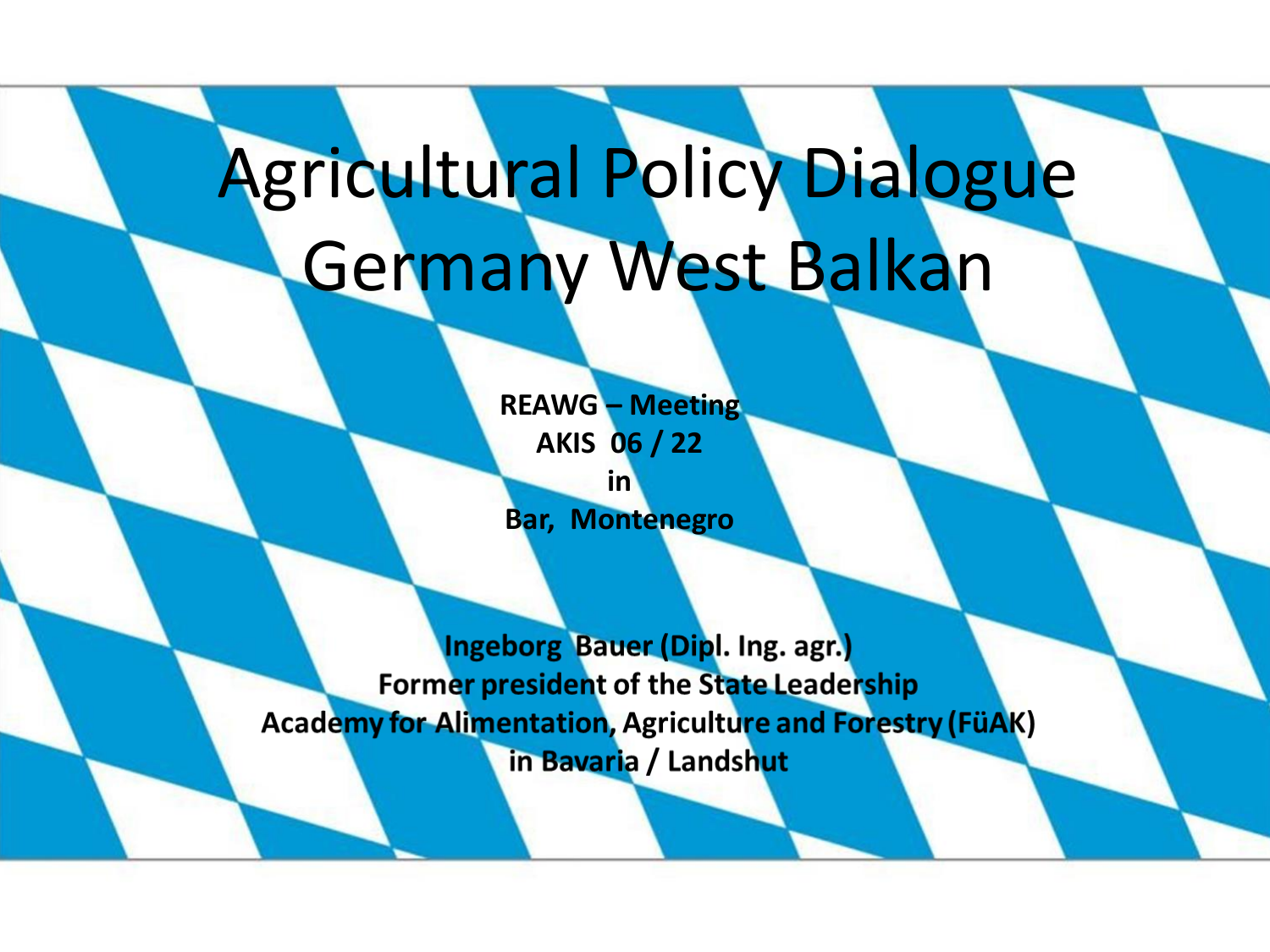#### The "Bavarian Way" of agricultural policy

- 1. Full-time, part-time and supplementary farms are of equal importance for agricultural policy and the society.
- 2. The farms should operate sustainably, be competitive and provide multifunctional services.
- 3. Structural change should proceed as slowly as possible.
- 4. The cultural landscape should be maintained and preserved.
- 5. The farmers should be able to earn enough income.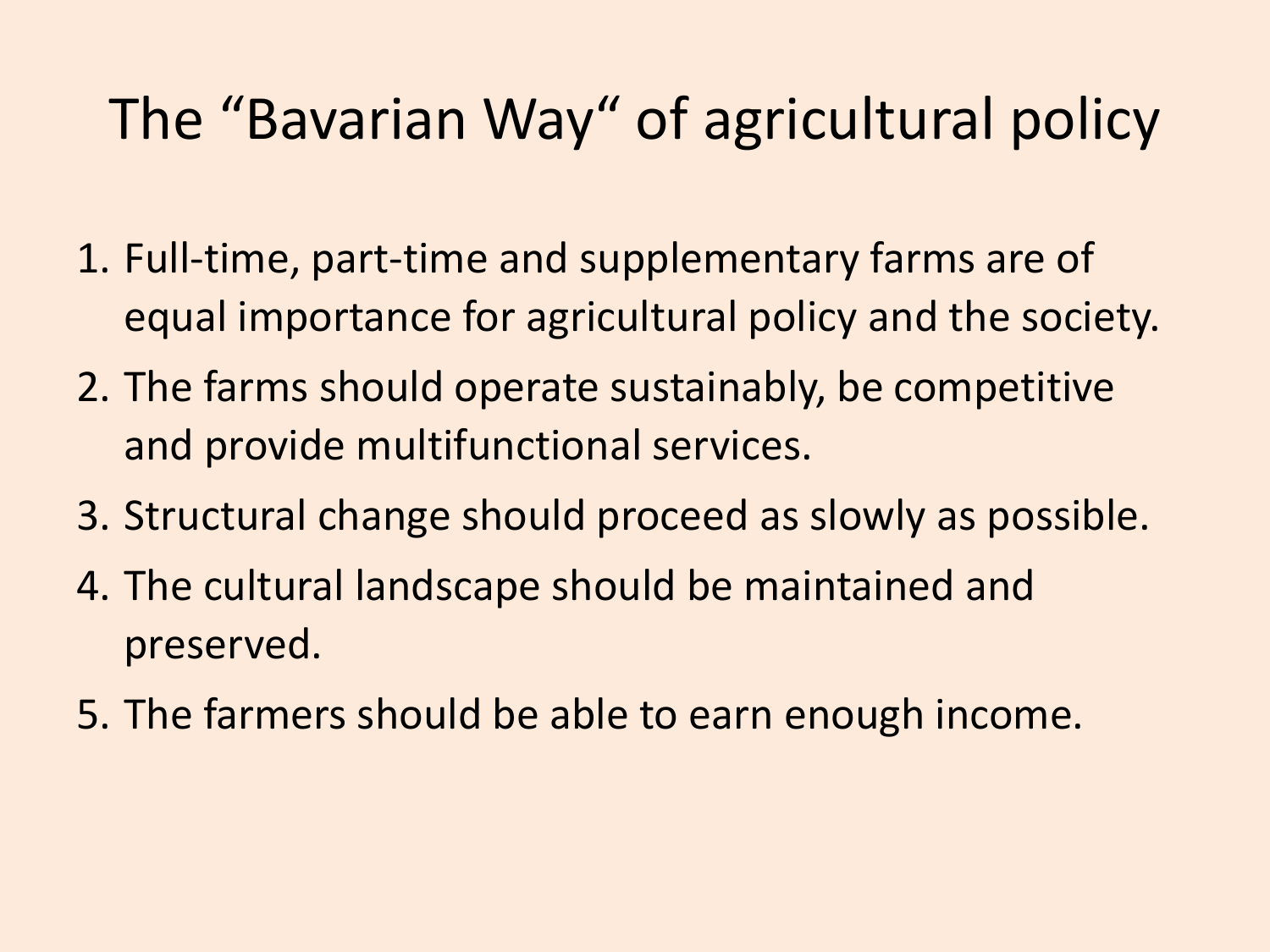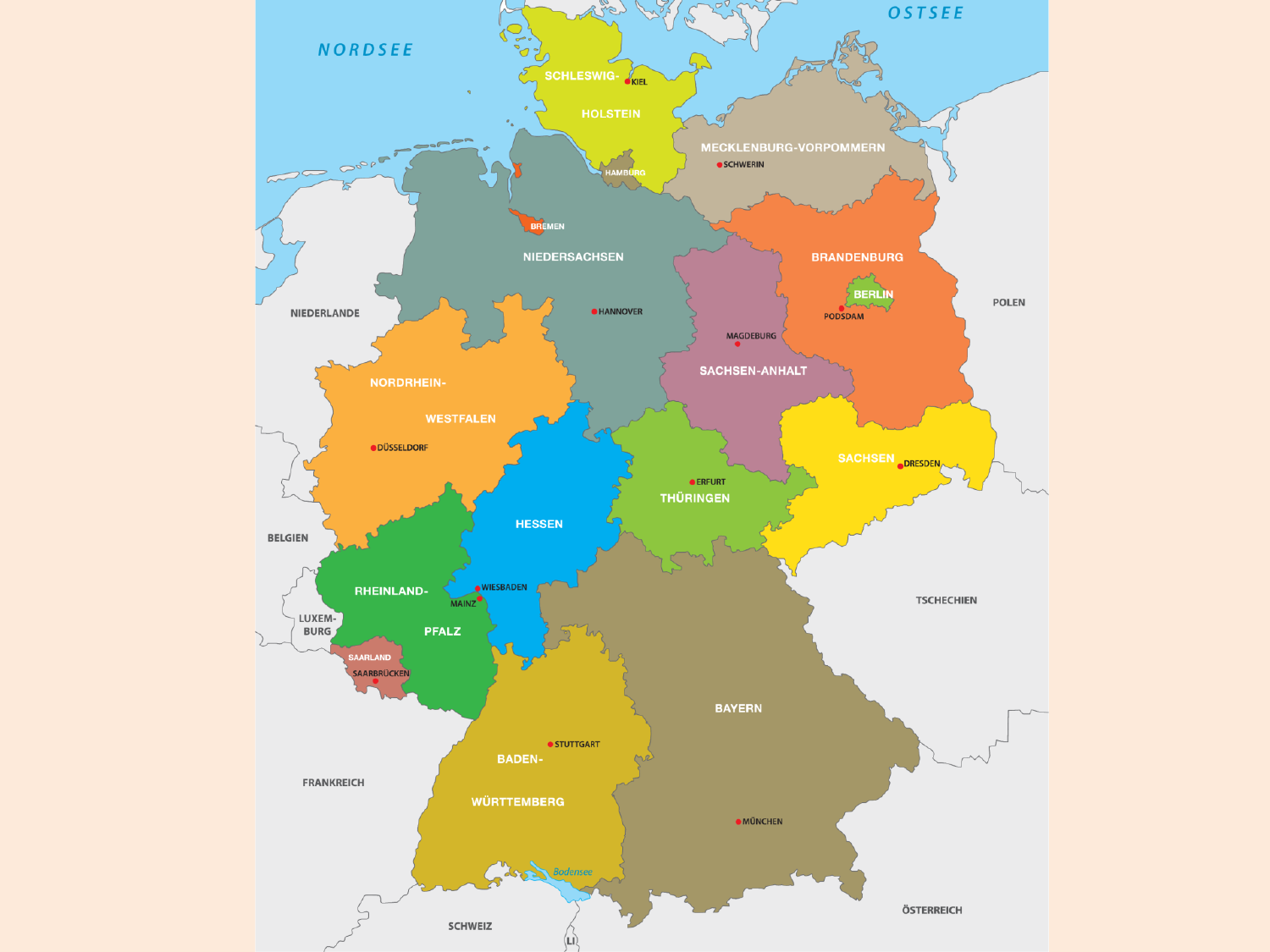#### Germany

There is a pluralistic counseling offer in the 16 federal states of Germany

- 4 organisational and financial models
- $\rightarrow$  1) private counseling
- $\rightarrow$  2) advisory circles as registered associations
- $\rightarrow$  3) chambers of agriculture
- $\rightarrow$  4) state official counseling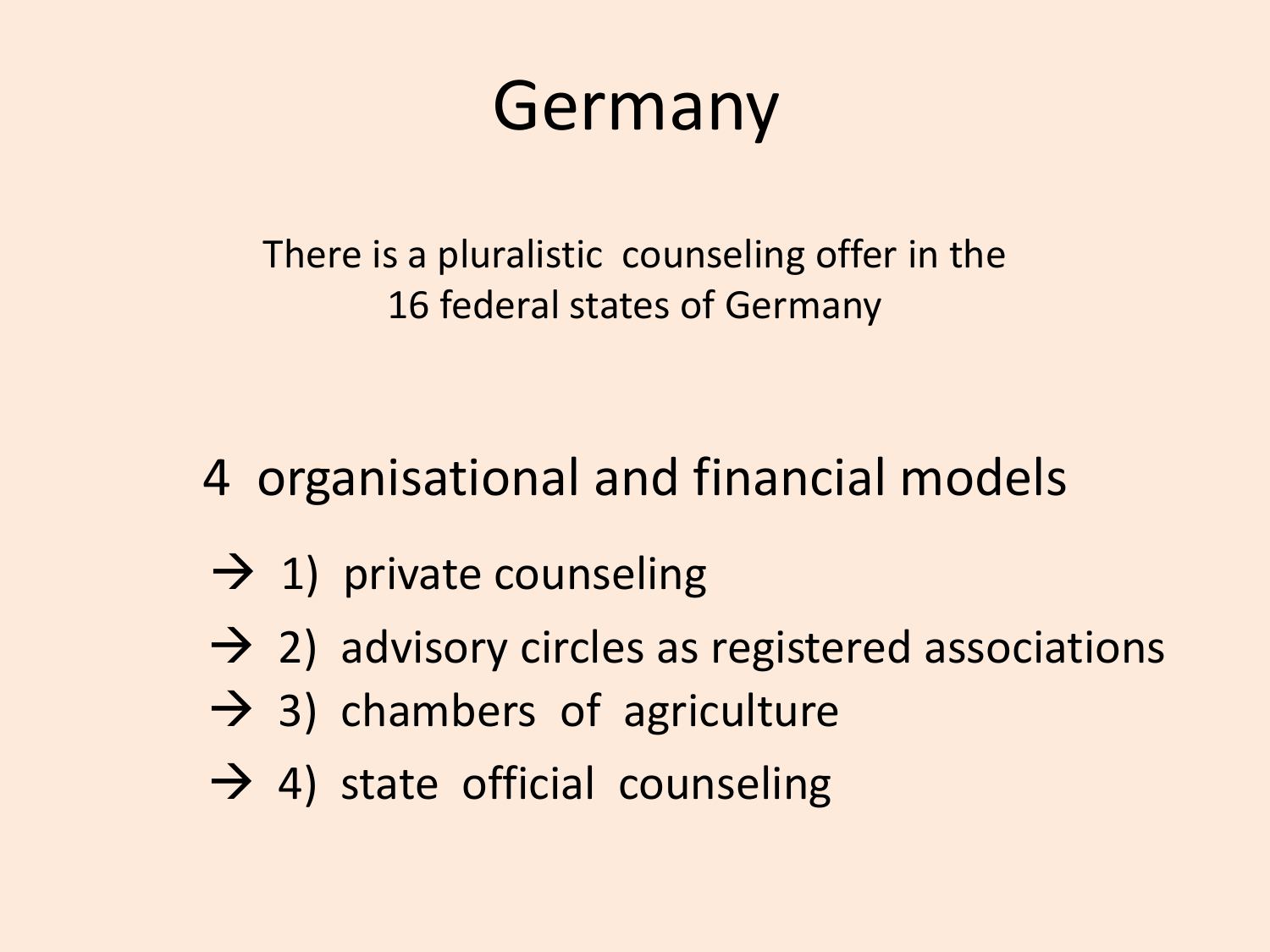#### 1) Private counseling

- $\rightarrow$  the farmer has to pay for advisory service himself
- $\rightarrow$  possibly there are subsidies from the state
- $\rightarrow$  little treatment of issues of public interest
- $\rightarrow$  the advisor is often "a lone wolf"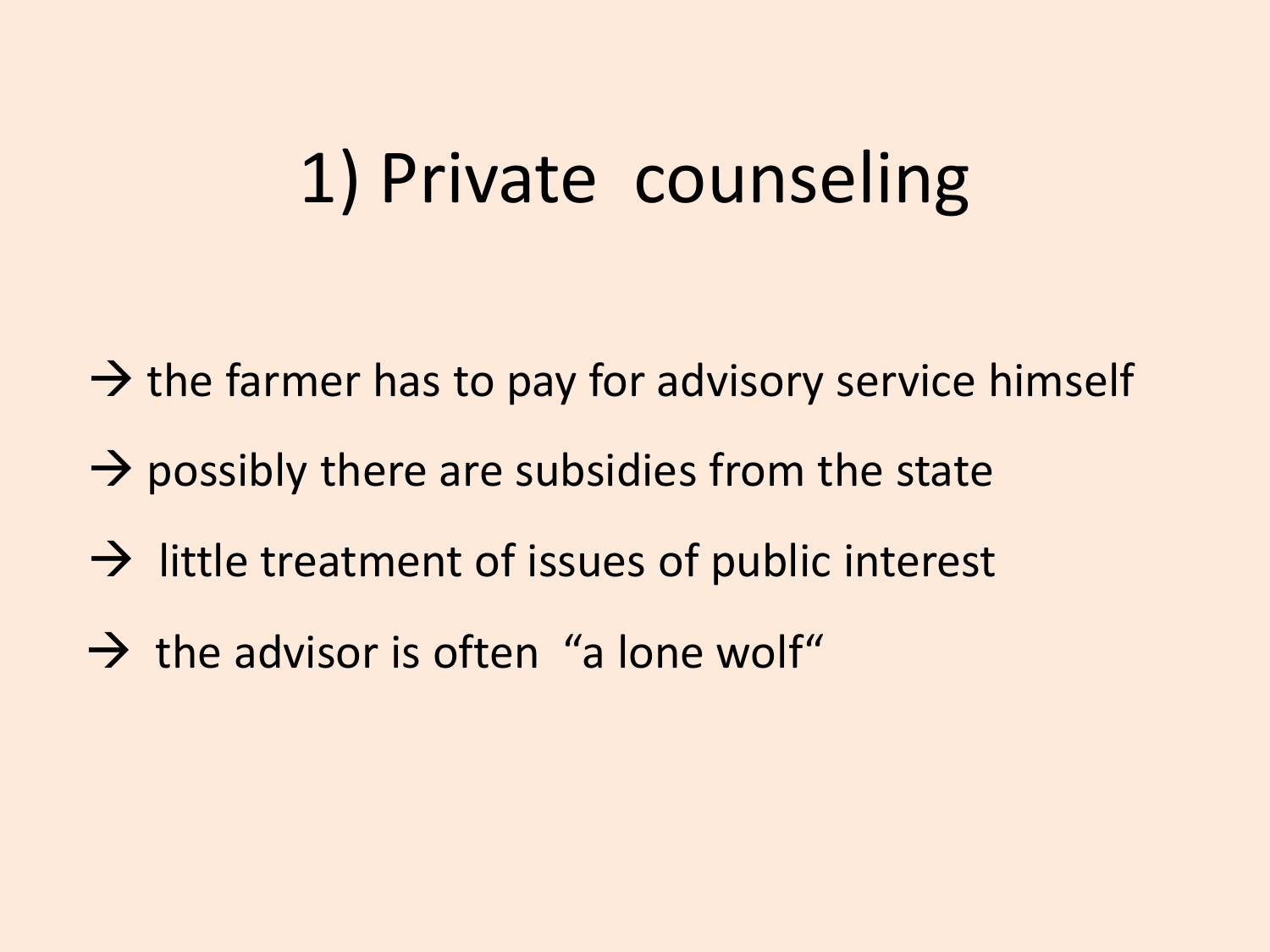## 2) Advisory rings as registered associations

- $\rightarrow$  association of farmers by region or branch of production
- $\rightarrow$  basic benefits for each member
- $\rightarrow$  additional services for a fee
- $\rightarrow$  there may be state subsidies
- $\rightarrow$  frequent group counseling and exchange of experience among members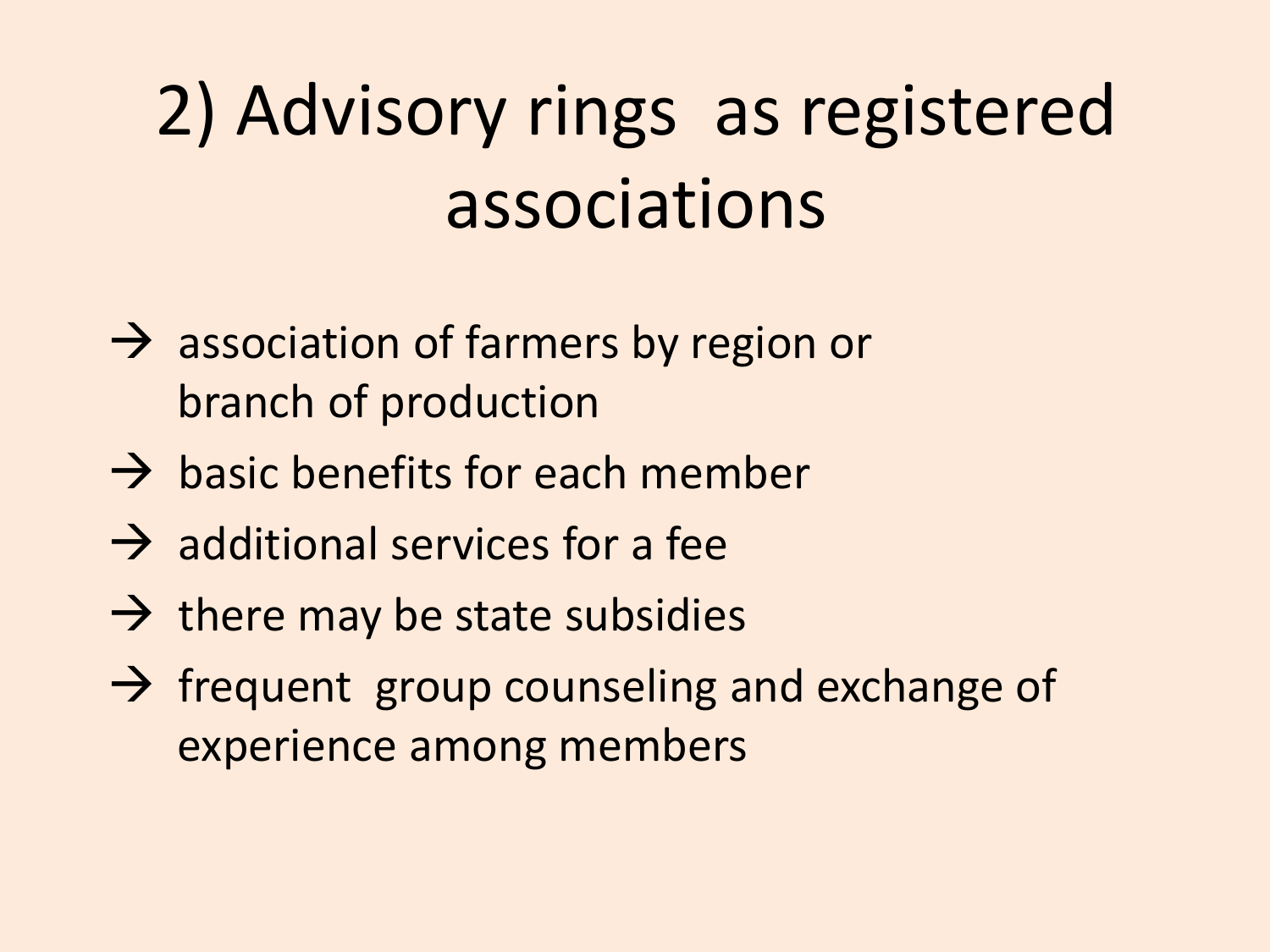### 3) Chambers of agriculture

- $\rightarrow$  self-governing corporation of farmers
- $\rightarrow$  financed by levies on farmers, fees and subsidies from the state
- $\rightarrow$  possibly own network (trial fields, education, training)
- $\rightarrow$  public service law and budgetary law apply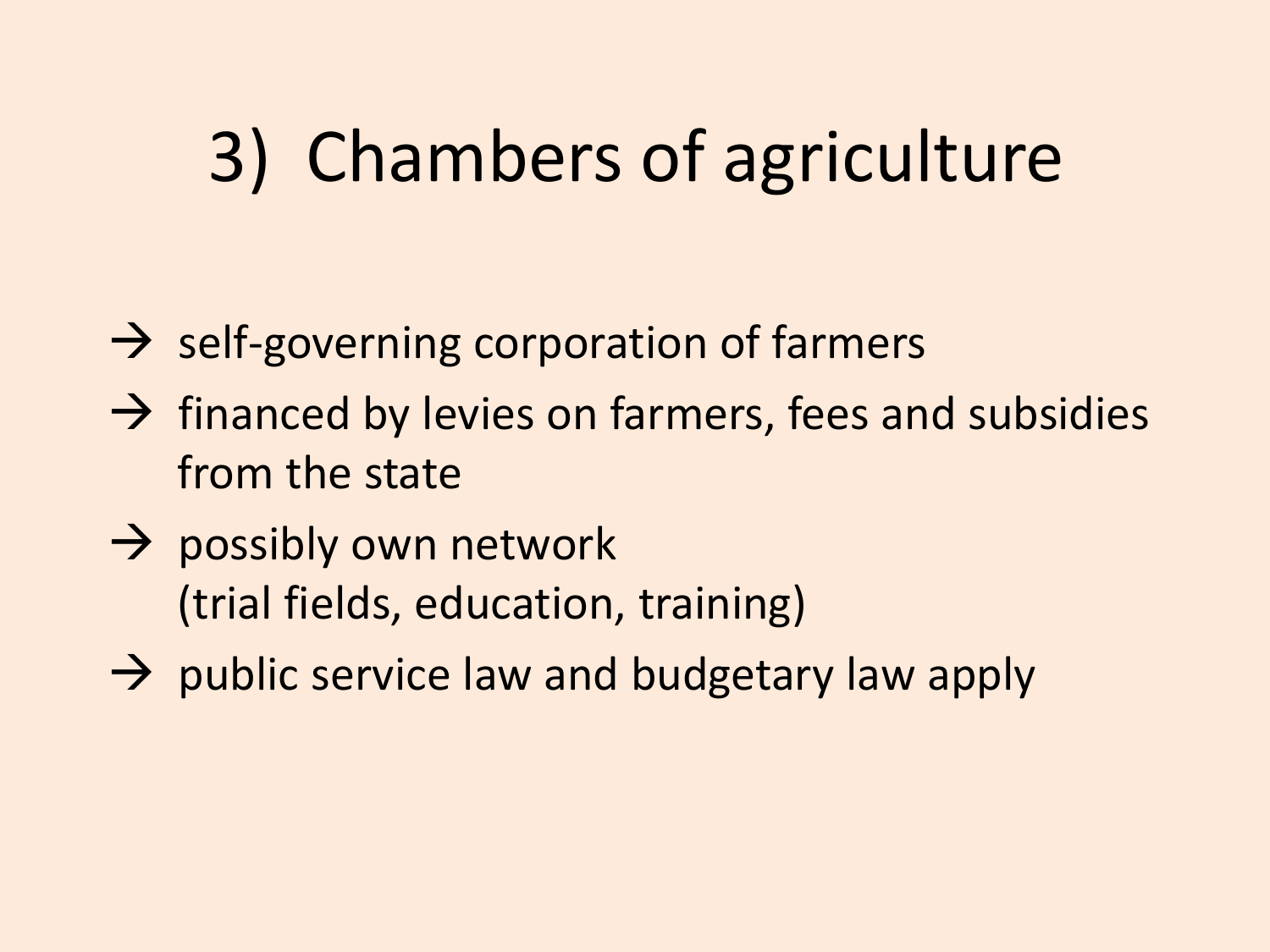### 4) State official counseling (1)

- $\rightarrow$  advisory services are integrated into the public agricultural administration from a technical and service point of view
- $\rightarrow$  comprehensive offer of counseling
- $\rightarrow$  free of charge for the farmer
- $\rightarrow$  direct influence of the state on the contents of consultation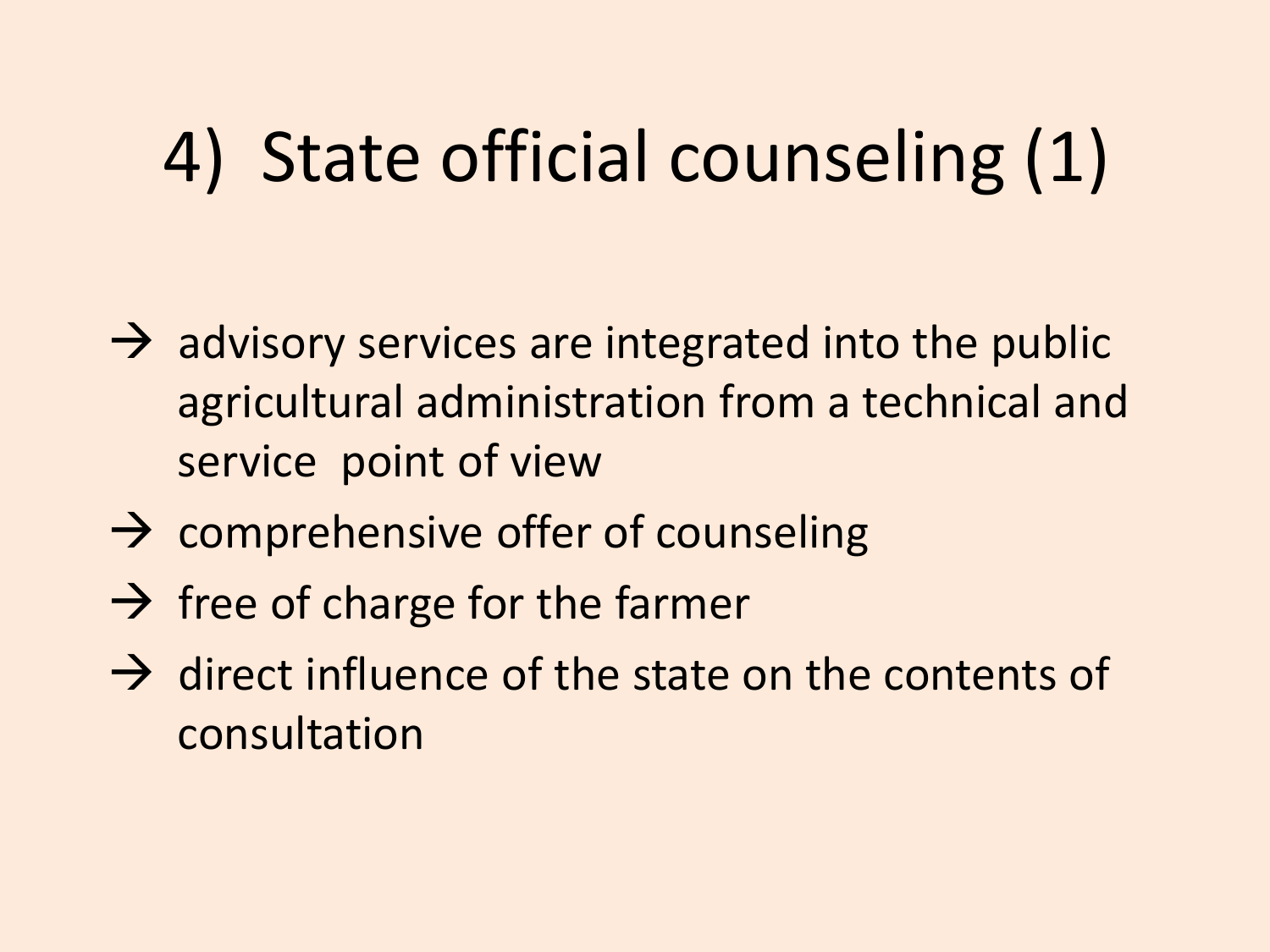## 4) State official counseling (2)

- $\rightarrow$  regulated counselor training and further education
- $\rightarrow$  central provision of information
- $\rightarrow$  possible role conflict if counseling and control are not clearly separated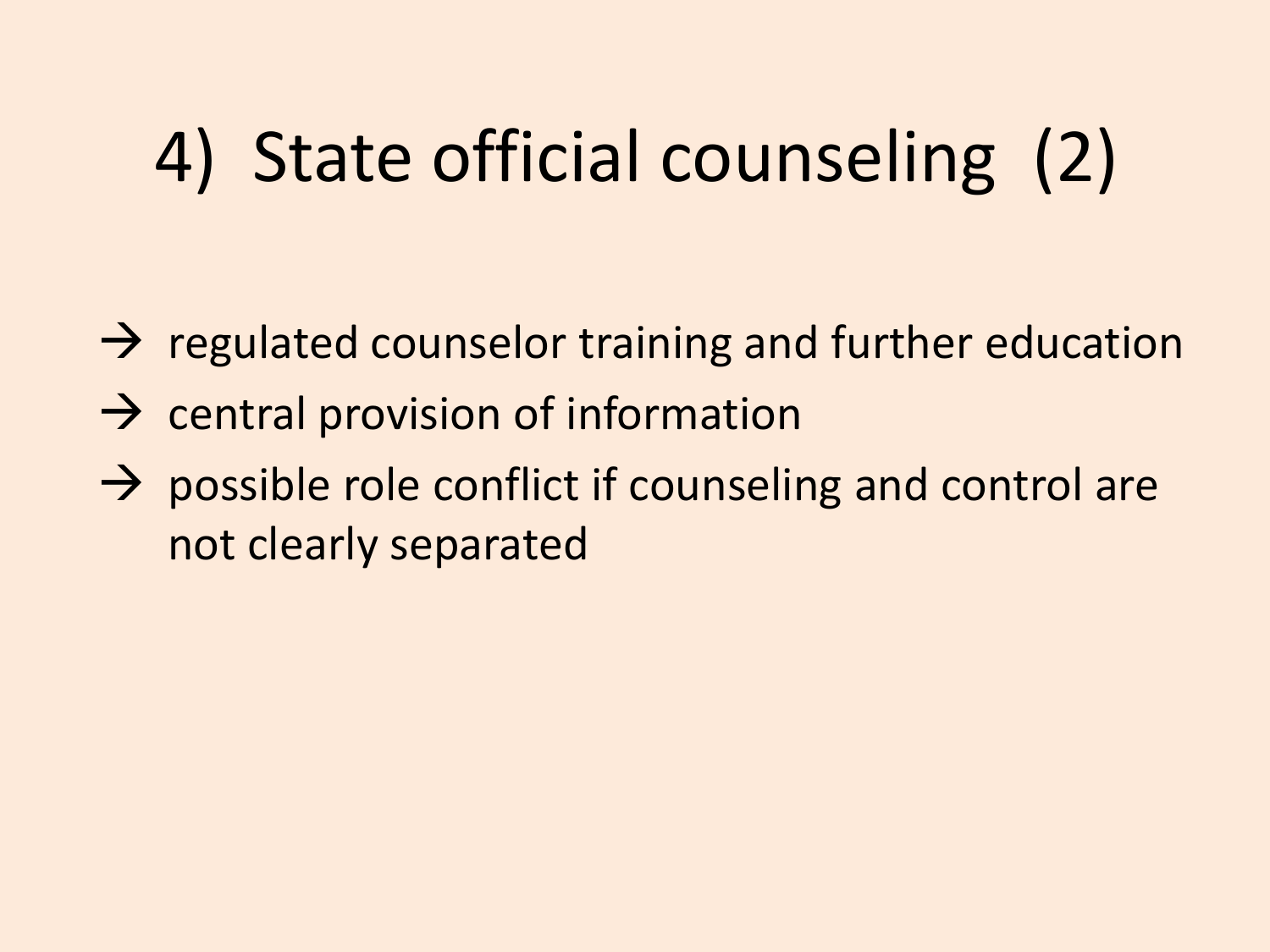# Consultant training list of methodological skills

- $\rightarrow$  Definition of counseling
- $\rightarrow$  Interview techniques, preparation and execution of interviews, moderation
- $\rightarrow$  Result-oriented and efficient control of groups
- $\rightarrow$  Effectiveness in conveying technical contents, knowledge transfer in practice
- $\rightarrow$  Communication: techniques, fundamentals of communication psychology
- $\rightarrow$  Presentations
- $\rightarrow$  Reflection of the consultant behavior, approachability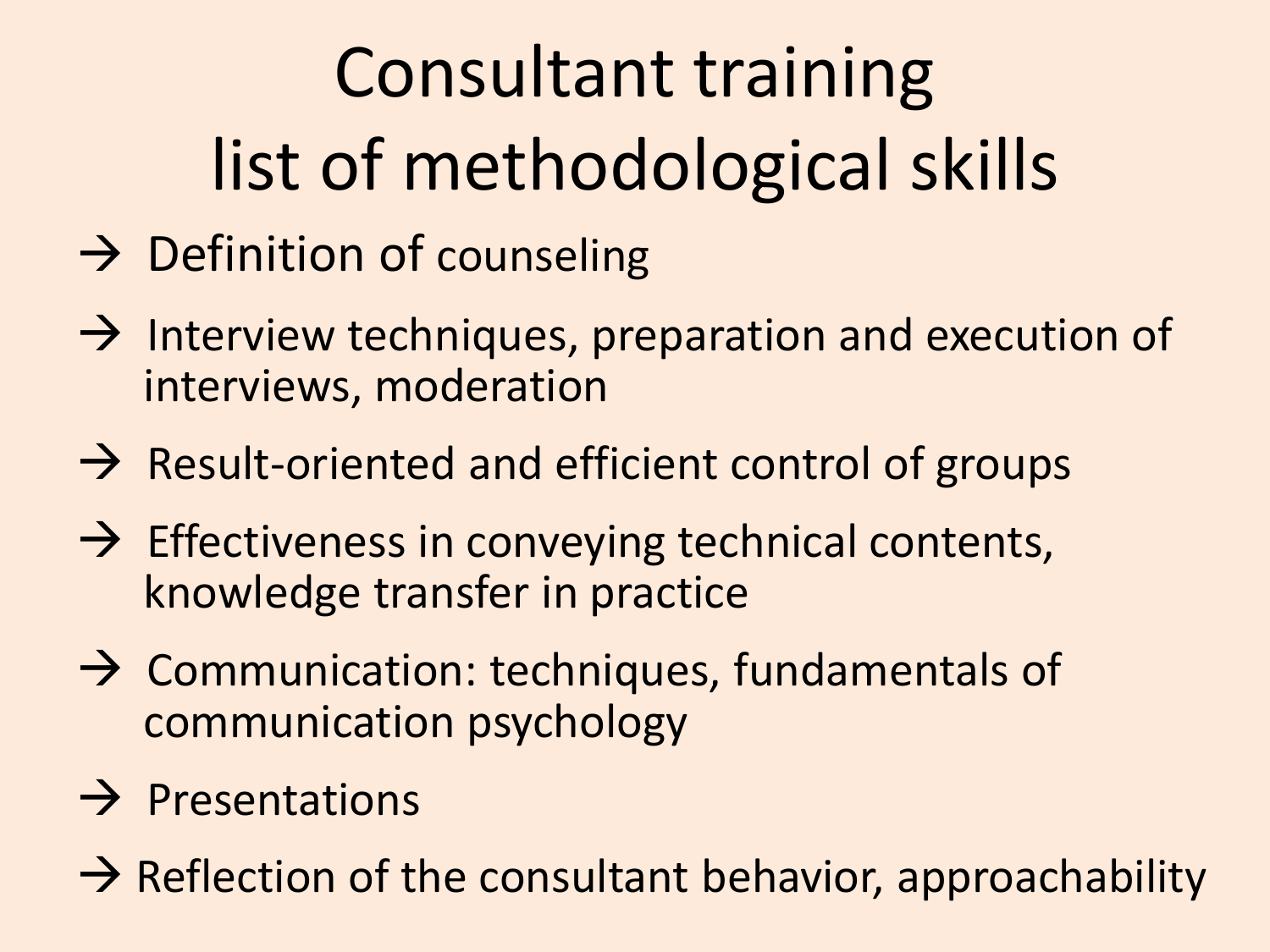

#### *International Qualification Standard for Advisers*

CECRA combines

- a seminar series of various methodological modules with
- familiarization with rural advisory work in other regions and structures and offers
- cross-border networking opportunities.



**ASSEUFRAS** EUROPEAN FORUM FOR